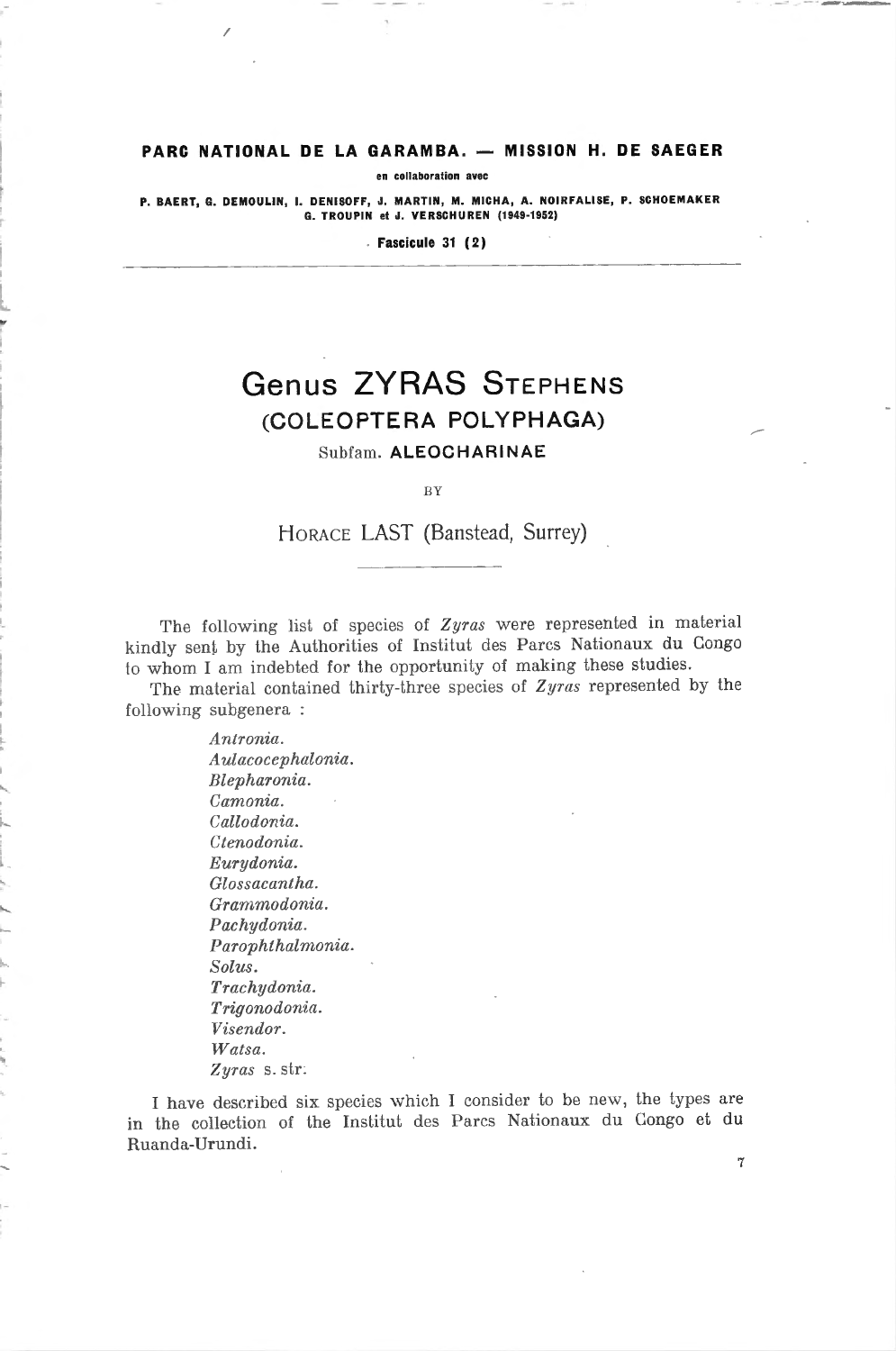This collection was made by M. H. DE SAEGER during his expedition to the Garamba National Park from <sup>1949</sup> to 1952. Ail specimens, unless otherwise marked, were taken by M. H. DE SAEGER. The related genera, Acanthonia, and Trichodonia were also represented in this material and are included in this report. There were six other specimens of doubtful subgenera which have not been described.

#### ZYRAS Stephens.

#### Subgenus GRAMMODONIA Bernhauer.

#### 1. — Zyras (Grammodonia) nitescens Bernhauer.

<sup>1</sup> ex., PFSK/20/9, 10.1.1952, No. 3001; <sup>1</sup> ex., Garamba/9, 2.XI.1951, No. 1190, J. Verschuren.

## 2. - Zyras (Grammodonia) clarus BERNHAUER.

<sup>1</sup> ex., II/gd/11, 3.VII.1951, No. 2026.

## $2a. -$ ? species.

<sup>1</sup> ex., M'Paza, 24.1.1952, No. 3068.

## Subgenus PAROPHTHALMONIA BERNHAUER.

## 3. - Zyras (Parophthalmonia) acuticollis BERNHAUER.

<sup>1</sup> ex., \$, II/gd/4, 8.X.1951, No. 2524.

## 4. - Zyras (Parophthalmonia) dentiventris BERNHAUER.

1 ex.,  $\delta$ , I/a/1, 14. VIII. 1950, No. 758, G. DEMOULIN.

## 5. - Zyras (Parophthalmonia) diversicornis BERNHAUER.

2 ex.,  $\varphi$   $\varphi$ , I/0/3, 20.III.1950, No. 333; mont Embe, 18.IV.1952, No. 3348.

## 6. — Zyras (Parophthalmonia) saegeri n. sp.

 $1 \text{ ex.}, \, \forall \varphi, \, \text{II/fc/5}, \, 2.XI.1951, \, \text{No. } 2707.$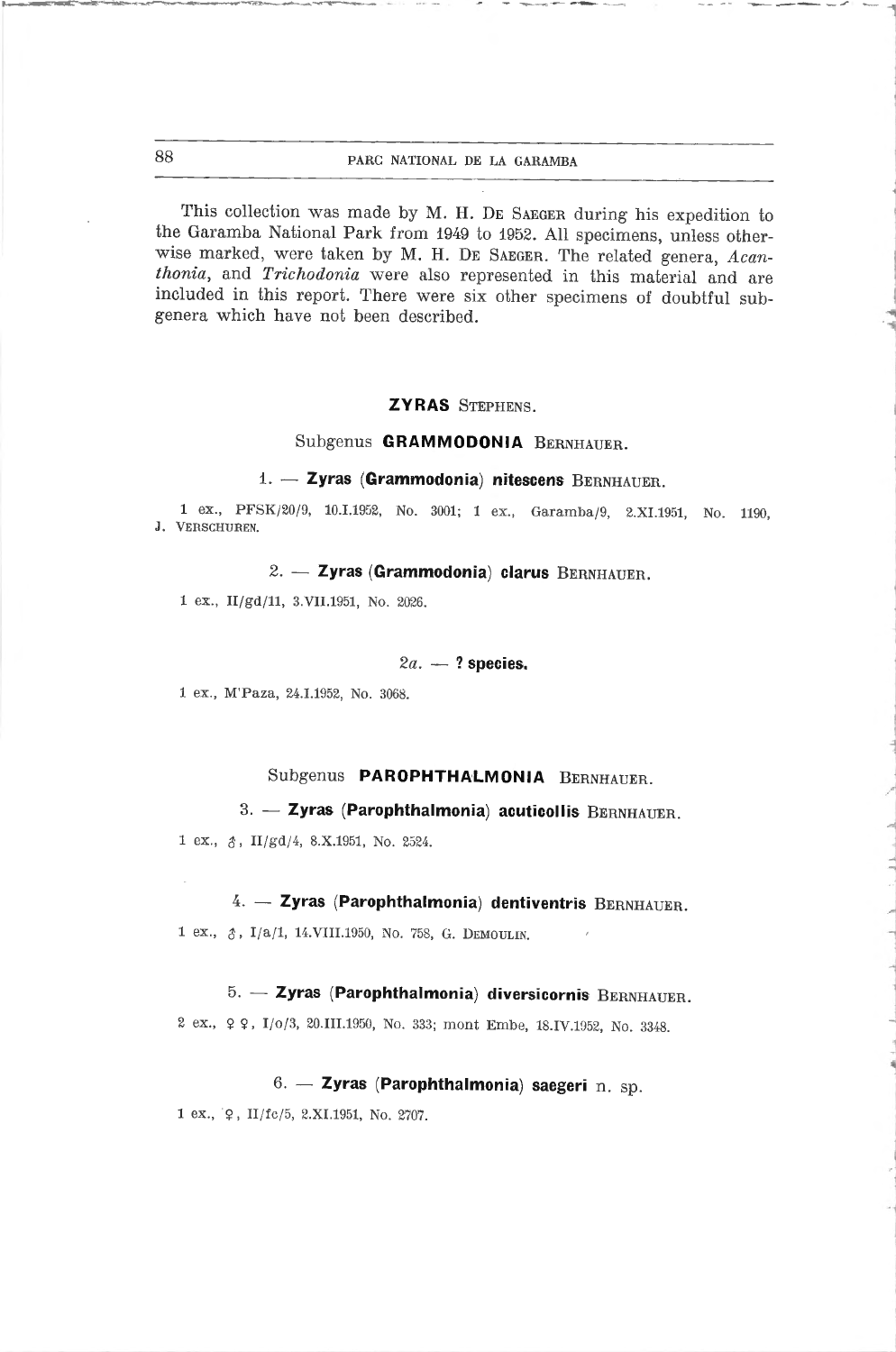#### Subgenus CTENODONIA Wasmann.

#### 7. — Zyras (Ctenodonia) inclytus Wasmann.

<sup>2</sup> ex., I/o/l, 21.VI.1950, No. 622, G. Demoulin; <sup>2</sup> ex., 1/3/1, 28.VI.1950, Nos. <sup>647</sup> and 652, G. Demoulin; <sup>1</sup> ex., lI/fd/4, 3.III.1951, No. 1325, J. Verschuren; <sup>1</sup> ex., II/cb/4, 23.111.1951, No. 1442; <sup>1</sup> ex., II/id/8, 22.V.1951, No. 1792, J. Verschuren; <sup>1</sup> ex., II/hc/8, 5.VI.1951, No. 1866; <sup>1</sup> ex., II/gd/4, 18.VII.1951, No. 2113; <sup>1</sup> ex., ll/lf/10, 16.VII.1951, No. 2090, P. SCHOEMAKER; 5 ex., PFSK/5/3, 20.VI.1952, No. 3657; 2 ex., II/gc/8, 10.VII.1952, No. 3765; <sup>2</sup> ex., II/hd/5, 16.VIII.1952, No. 3943; <sup>2</sup> ex., II/gc/4, 16.IX.1952, No. 4059.

## $7a. - ?$  species.

<sup>1</sup> ex., II/gc/11, 30.III.1951, No. 1487.

#### Subgenus TRACHYDONIA BERNHAUER.

#### 8. - Zyras (Trachydonia) alboplagiatus BERNHAUER.

<sup>1</sup> ex., I/o/l, 20.111.1950, No. 322; <sup>1</sup> ex., I/o/l, 22.111.1950, No. 548; <sup>1</sup> ex., I/a/1, 5.VI.1950, No. 577; <sup>1</sup> ex., II/gd/4, 7.V.1951, No. 1684; <sup>2</sup> ex., II/gd/4, 2.VIII.1951, No. 2183; <sup>1</sup> ex., II/gd/4, 2.V.1952, No. 3411.

There is some considerable variation in the markings and colouration of this species. Some are yellowish-brown with faint darker markings on the elytra and tergites, others have the abdomen black, head, pronotum, and elytra blackish-brown with <sup>a</sup> well defined yellowish mark at the postero-external corners this mark also sometimes extends to the suturai angles and also along the whole of the suture.

#### 9. - Zyras (Trachydonia) propinquus BERNHAUER.

<sup>1</sup> ex., I/o/l, 27.111.1950, No. 331; <sup>1</sup> ex., I/o/l, 20.111.1950, No. 322; <sup>1</sup> ex., II/gd/4, 10.XI.1951, No. 2737.

The maies have the head depressed on the veriex, and in this sex the puncturation of the abdomen is not so dense as in the female.

#### 10. - Zyras (Trachydonia) thomasseti BERNHAUER.

<sup>4</sup> ex., Anie/8, 18.111.1952, No. 3139; <sup>1</sup> ex., Pidigala, 24.IV.1952, No. 3325.

#### 11. - Zyras (Trachydonia incurvus)  $\text{LAST.}$

<sup>1</sup> ex., II/gc/4, 16.IX.1952, No. 4059.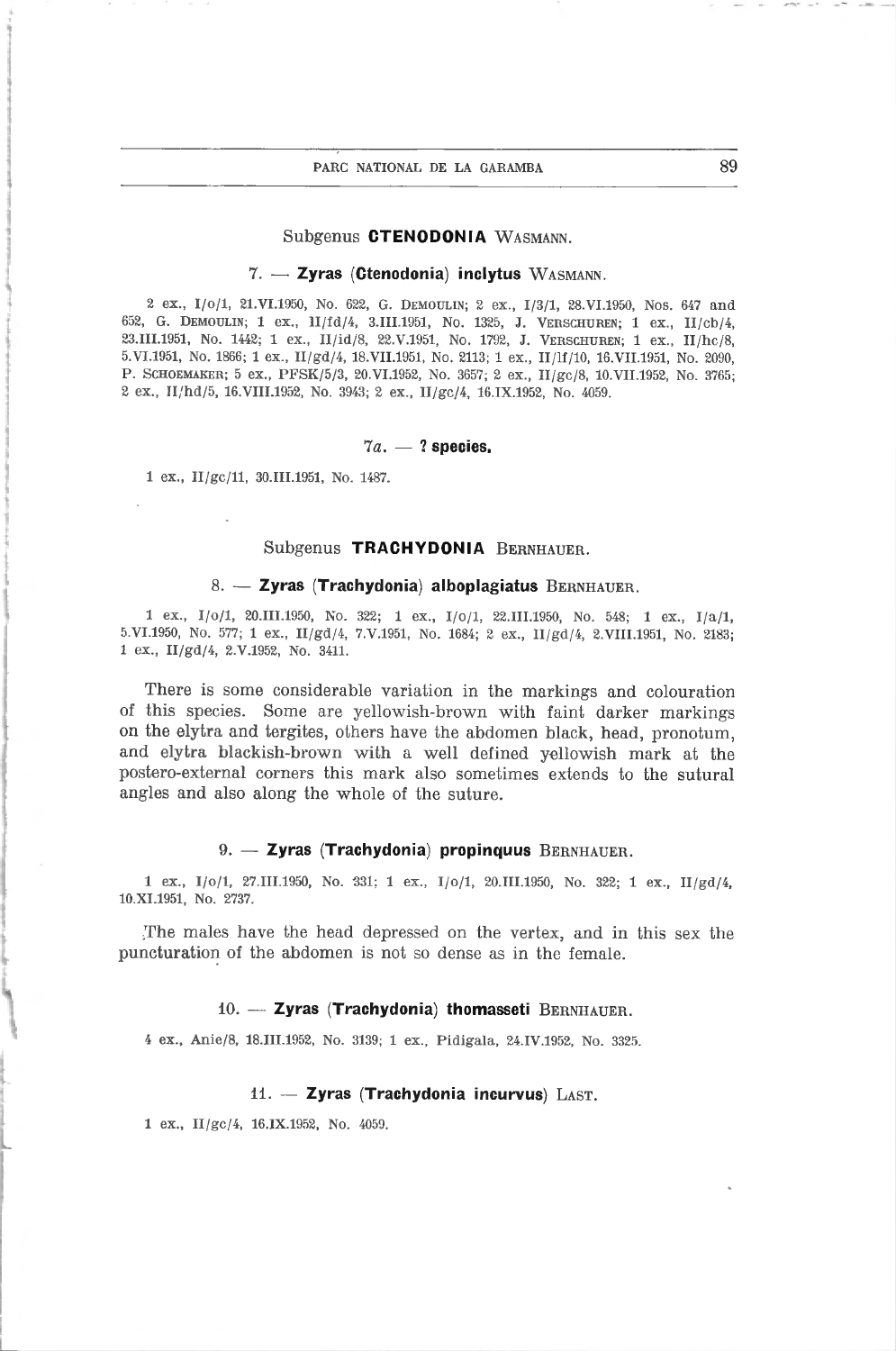#### 12. - Zyras (Trachydonia) illotula Péringuey.

1 ex., Ndelele/K 117, 27.III.1952, No. 3265; 2 ex., II/gd/4, 8.IX.1952, No. 4045.

#### 13. — Zyras (Trachydonia) hybridus LAST.

<sup>1</sup> ex., Anie/8, 18.III. 1952, No. 3193

#### $13a. - ?$  species.

6 ex., II/gd/4, 10.XI.1951, No. 2737; 1 ex., I/o/1, 13.IV.1950, No. 399; 1 ex., mont Embe, 17.IV.1952, No. 3349; 2 ex., Mabanga, 24.III.1952, No. 3210.

#### Subgenus BLEPHARONIA BERNHAUER.

14. - Zyras (Blepharonia) sparsus LAST.

<sup>1</sup> ex., II/gd/4, 8.IV.1952, No. 4045.

#### Subgenus EURYDONIA Bernhauer.

#### 15. - Zyras (Eurydonia) kabushanus CAMERON.

<sup>1</sup> ex., II/fd/17, 7.V.1952, No. 3431.

#### Subgenus CALLODONIA Bernhauer.

#### 16. - Zyras (Callodonia) coronus LAST.

<sup>1</sup> ex., Aka, 19.V.1952, No. 3482; <sup>1</sup> ex., I/a/1, 18.IX.1950, No. 829; G. Demoulin.

#### Subgenus **CAMONIA** BERNHAUER.

#### 17. - Zyras (Camonia) dubiosus BERNHAUER.

<sup>2</sup> ex., lI/gd/7, 8.VI.1951, No. 1887; <sup>1</sup> ex., II/gd/7, 8.VI.1951, No. 1887.

#### 18. - Zyras (Camonia) cornutus BERNHAUER.

<sup>1</sup> ex., 1/3/1, 28.VI.1950, No. 647, G. Demoulin.

#### 19. - Zyras (Camonia) ebneri BERNHAUER.

<sup>1</sup> ex., 1/3/1, 13.XII.1949, No. 130, G. Demoulin.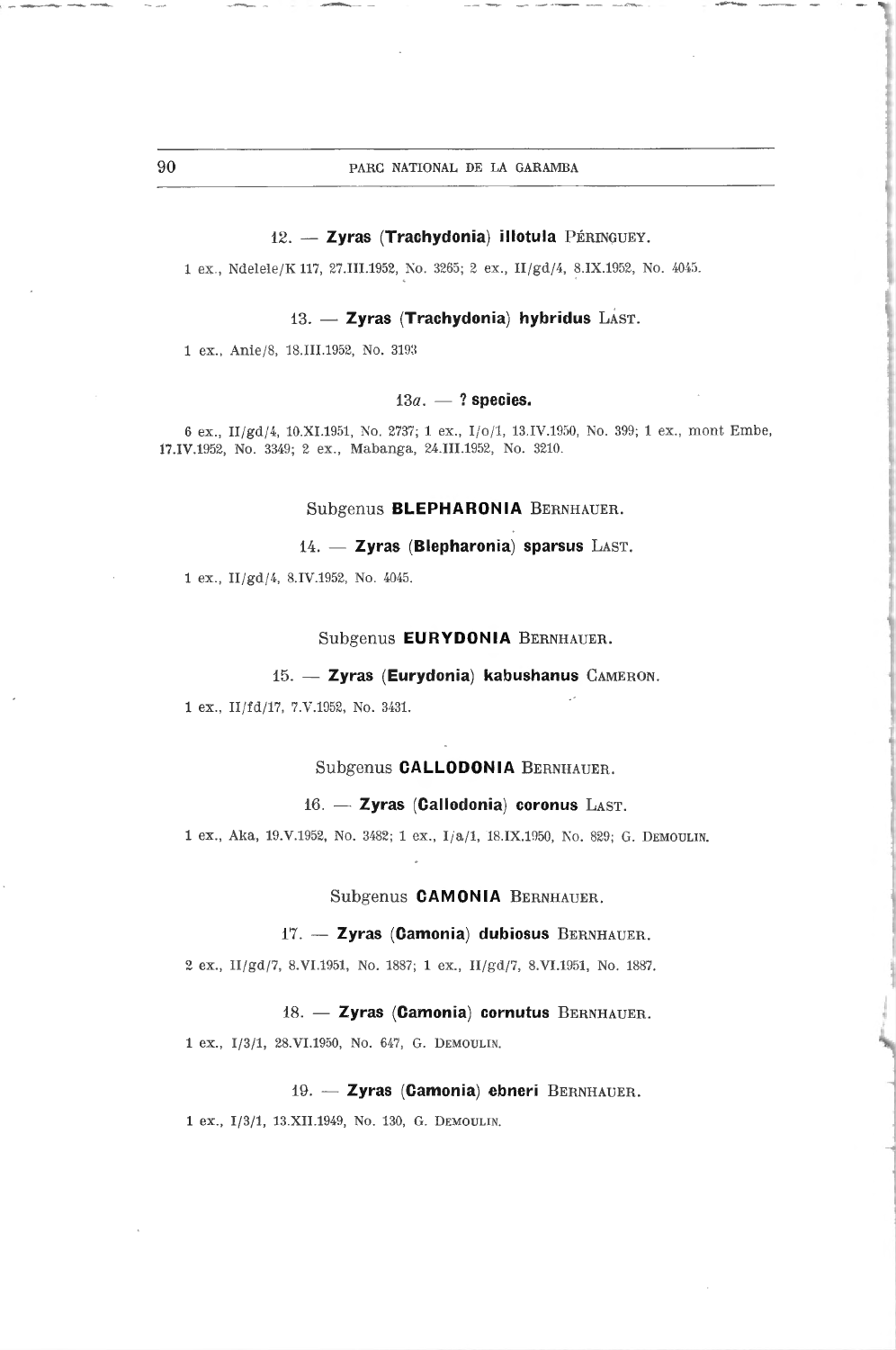#### 20. - Zyras (Camonia) quinquespinosus BERNHAUER.

<sup>2</sup> ex., Il fc/5, 2.XI.1951, No. 2707; <sup>1</sup> ex., ll/gd/14, No. 3947.

#### Subgenus TRIGONODONIA Bernhauer.

#### $20a. - ?$  species.

<sup>1</sup> ex., mont Enibe, 18.IV.1952, No. 3348.

#### 21. — Zyras (Trigonodonia) subglaber Bernhauer.

<sup>1</sup> ex., Mabanga, 23.V.1952, No. <sup>35</sup> 49; <sup>1</sup> ex., II/gd/4, 4.II.1951, No. 1201; <sup>1</sup> ex., II/gd/4, 25.III.1951, No. 1453.

## Subgenus GLOSSACANTHA Gemminger & Harold.

#### 22. - Zyras (Glossacantha) pluvialis LAST.

<sup>1</sup> ex., I/a/3, 27.VI.1950, No. 643, G. Demoulin; <sup>1</sup> ex., I/o/l, 11.X.1950, No. 884, G. Demoulin; <sup>3</sup> ex., mont Ernbe, 17.IV.1952, No. 3349; <sup>2</sup> ex., Inimvua, 20.V.1952, No. 3488; 1 ex., II/gc/4, 16.IX.1952, No. 4059.

The series of this species which <sup>1</sup> have seen from Angola from which the type was selected, were ail of <sup>a</sup> much lighter colour than the above specimens which are almost black. There are eight females and one maie, in the latter the head is very densely reticulate and much duller. There are two short prongs from the third tergite.

#### 23. — Zyras (Glossacantha) luculentus CAMERON.

<sup>1</sup> ex., II/fc/5, 2.XI.1951, No. 2707; <sup>2</sup> ex., II fd 18, 28.VI.1952, No. 3714.

#### $24. - Zy$ ras (Glossacantha) electus n. sp.

<sup>8</sup> ex,, II/fc/5, 2.XI.1951, No. 2707; <sup>2</sup> ex., II/gd/4, 31.X.1951, No. 2704.

#### Subgenus WATSA BERNHAUER.

#### $25. -$  Zyras (Watsa) tuberculatus BERNHAUER.

<sup>1</sup> ex., II/gd/4, 19.V11I.1952, No. 3947.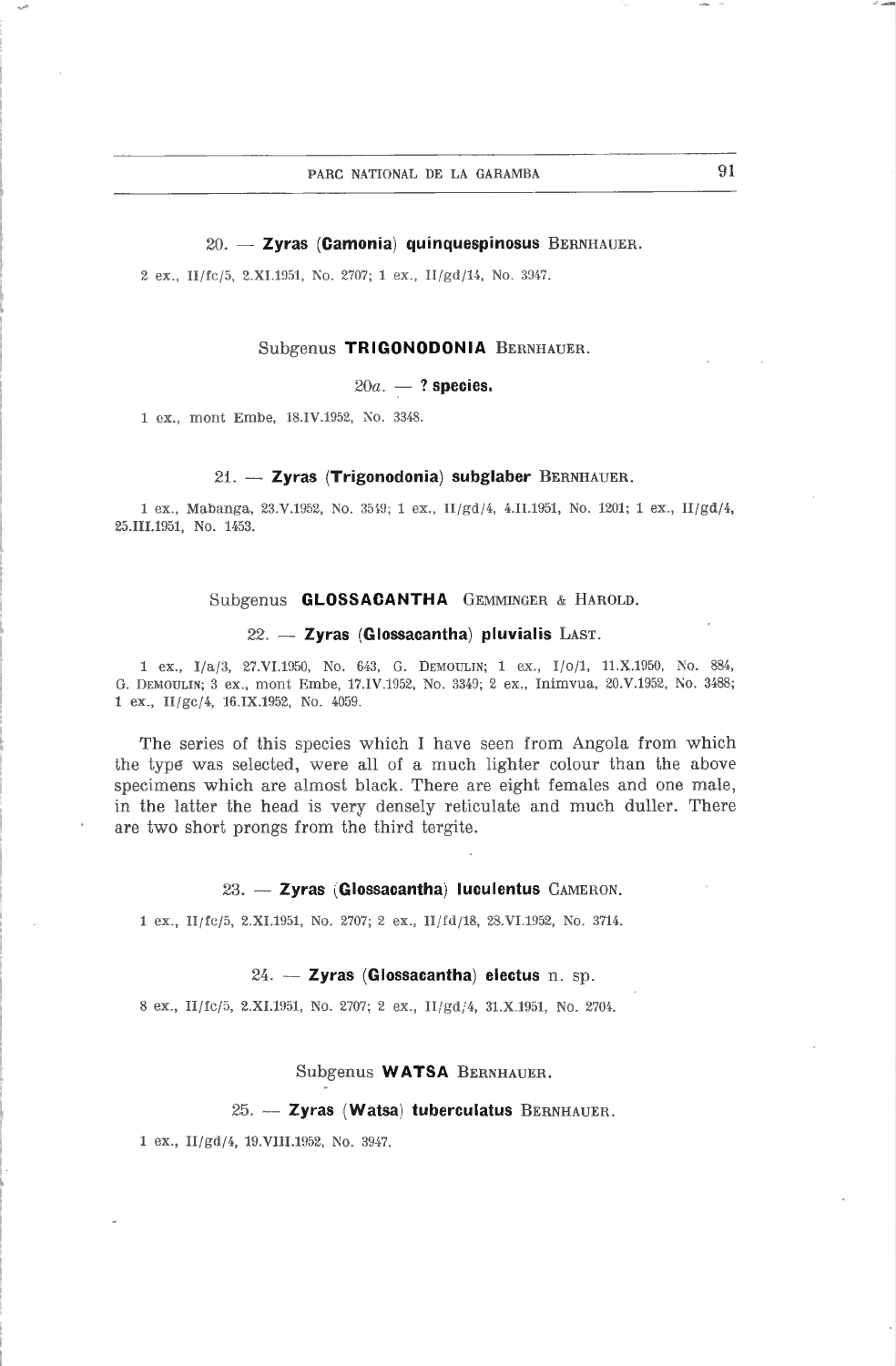#### Subgenus ANTRONIA Bernhauer.

### 26. — Zyras (Antronia) argutus n. sp.

<sup>1</sup> ex., I/a/1, 18.IX.1050, No. 829, G. Demoulin.

#### Subgenus ZYRAS s. str.

#### $27.$  - Zyras (Zyras) basilewskyi LAST.

<sup>2</sup> ex., II/gd/8, 10.V.1951, No. 1696; <sup>1</sup> ex., II/fd/17, 15.VI.1951, No. 1916; <sup>1</sup> ex., II/fd/17, 25.VI.1951, No. 1970, J. Verschuren; <sup>1</sup> ex., II/gc/6, 29.VI.1951, No. 2015, J. Verschuren; <sup>1</sup> ex., II/gc/14, 17.XII.1951, No. 2915; <sup>1</sup> ex., II/fd/8, 17.XI.1951, No. 2763; <sup>4</sup> ex., ll/fc/15, 7.XII.1951, No. 2874; <sup>3</sup> ex., ll/fc/18, 24.XI.1951, No. 2805; <sup>11</sup> ex., II/fd/17, 3.IV.1952, No. 3281; <sup>1</sup> ex., II/gc/8, 30.IV.1952, No. 3434; <sup>1</sup> ex., Anie/8, 18.III.1952, No. 3193; <sup>2</sup> ex., II/ke/8, 12.11.1952, No. 3128; <sup>2</sup> ex., II/fd/18, 12.VIII.1952, No. 3939.

#### 28. - Zyras (Zyras) flavipennis LAST.

<sup>1</sup> ex., II/fd/17, 15.VI.1951, No. 1916; <sup>5</sup> ex., M'Paza/9, 24.1.1952, No. 3068; <sup>2</sup> ex., II/eb/9, 13.II 1.1952, No. 3190; <sup>3</sup> ex., Ndelele/K. 117, 27.111.1952, No. 3265; <sup>1</sup> ex., II/fc/15, 7.XII.1951, No. 2874; <sup>2</sup> ex., mont Embe, 18.IV.1952, No. 3345; <sup>1</sup> ex., II/gd/11, 10.VI.1952, No. 3314; <sup>4</sup> ex., II/fd/17, 3.VI.1952, No. 3281; <sup>2</sup> ex., Anie/8, 18.111.1952, No. 3193; <sup>1</sup> ex., II/fc/15, 17.XII.1951, No. 2874; <sup>1</sup> ex., II/fd/18, 28.VI.1952, No. 3714.

#### $29. - Zyras$  (Zyras) bramtonus LAST i. 1.

<sup>1</sup> ex., ll/id/8, 22.V.1951, No. 1809, J. Verschuren; <sup>1</sup> ex., II/gd/14, 26.VI.1952, No. 3705.

#### Subgenus VISENDOR.

#### 30. — Zyras (Visendor) reticulatus n. sp.

<sup>1</sup> ex., II/gc/6, 27.1X.1951, No. 2478.

#### Subgenus SOLUS LAST i. l.

#### $31. -$  Zyras (Solus) crassus n. sp.

<sup>1</sup> ex., Aka, 15.V.1952, No. 3463; <sup>1</sup> ex., Dedegwa, 17.V.1952, No. 3481.

## Subgenus AULACOCEPHALONIA BERNHAUER.

#### $32. -$  Zyras (Aulacocephalonia) atritas n. sp.

<sup>1</sup> ex., mont Embe, 18.VI.1952, No. 3345, <sup>1</sup> sp. 9. Type.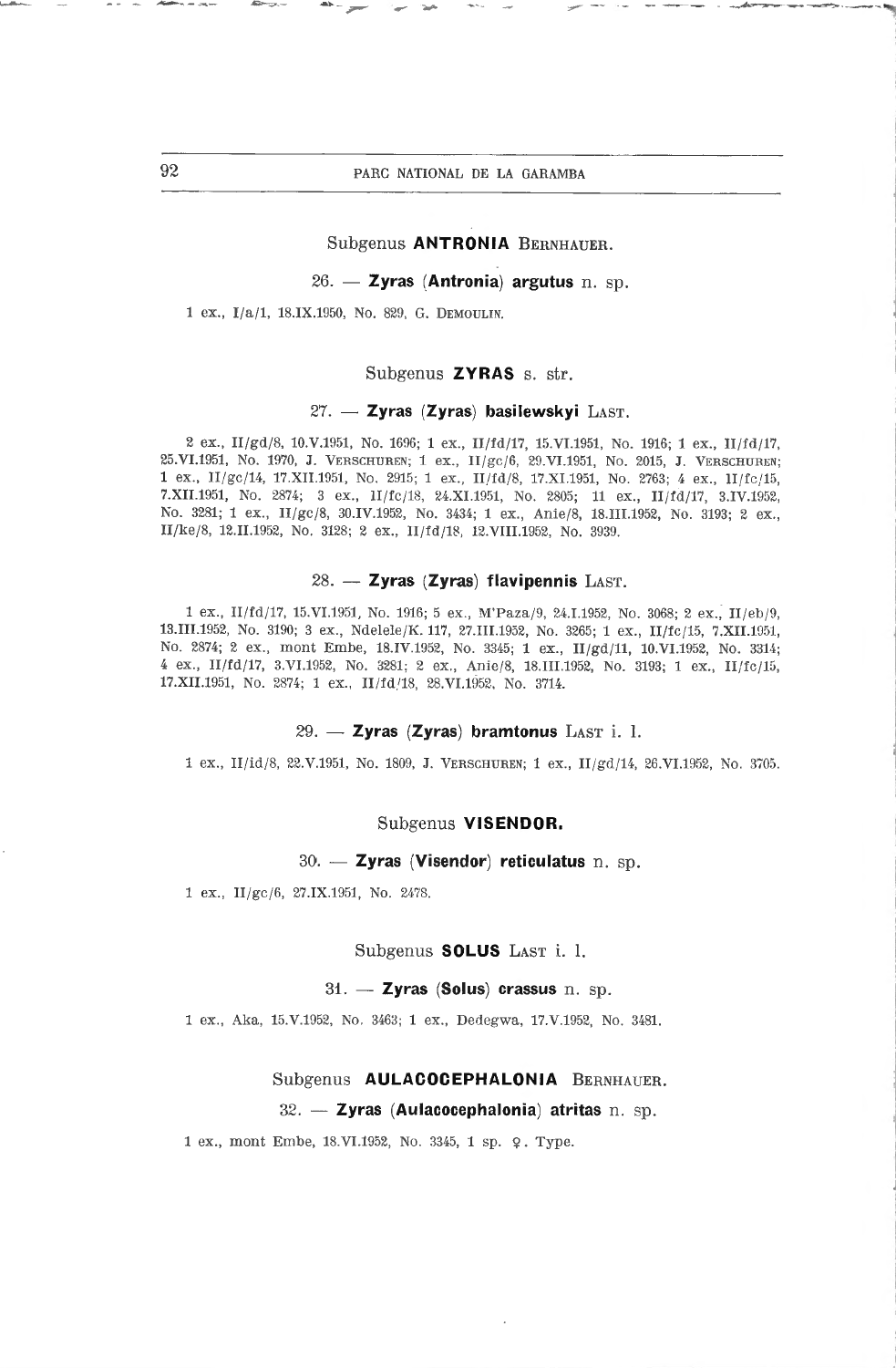## Subgenus PACHYDONIA Bernhauer.

 $33. -$  Zyras (Pachydonia) mayumbeanus CAMERON.

Anle/8, 1S.III.1952, No. 3193, <sup>1</sup> sp.

#### Trichodonia laticollis Wasmann.

<sup>1</sup> ex., II/gc/14, 17.XII.1951, No. 2915; <sup>3</sup> ex., II/fd/17, 3.IV.1952, No. 3281; <sup>3</sup> ex., Anie/8, 18.111.1952, No. 3193; <sup>1</sup> ex., I/a/4, 27.III.1950, No. 363, G. Demoulin; <sup>1</sup> ex., Mabanga, 7.11.1952, No. 3114, J. Verschuren; <sup>1</sup> ex., II/dd/4, 17.1.1952, No. 3035, J. Verschuren.

### Trichodonia schoutedeni BERNHAUER.

<sup>1</sup> ex., I/a/2, 23.1.1950, No. 175.

#### Acanthonia gigantea Wasmann.

<sup>4</sup> ex., I/o/l, 21.VI.1950, No. 622, G. Demoulin; <sup>1</sup> ex., 10/1-3, 27.VI.1950, No. 645, G. Demoulin; <sup>1</sup> ex., II/gd/4, 3.IX.1952, No. 4045.

#### Zyras (Antronia) argutus sp. n.

This unique type specimen has some characters in common with most of the described species. The segments of the antennae are <sup>a</sup> little shorter than those of *wittei* CAM., and *gracilis* LAST but longer than in *orbicollis* BERNH., the head and pronotum are less punctured than in *wittei* CAM., and more shining, the puncturation is much less dense than in all other species and it is this character which readily distinguishes it.

Chestnut brown, head, dise of pronotum, fifth and sixth tergites darker.

Head transverse, almost twice as broad as longs, flattened on vertex, shining very finely reticulate, very sparingly punctured, a small protuberence between base of antennae; eyes large very convex, their longitu-<br>dinal diameter three times the length of the temples. Second and third segments of antennae of equal length, three quarters the length of the first, insert have segments four to nine of equal length, half the length of three, segment ten slightly shorter than those preceding, last segment almost twice the length of the penultimate, all segments elongate and finely pubes- cent.

Pronotum transverse  $(4.5 : 3.5)$  slightly broader than head, very convex, lateral margins depressed and reflexed, a deep transverse basal depression opposite scutellum; broadest just below anterior corners which are rounded, posterior corners more distinct, posterior margin broadly bevelled at posterior corners, very finely reticulate and sparingly punctured.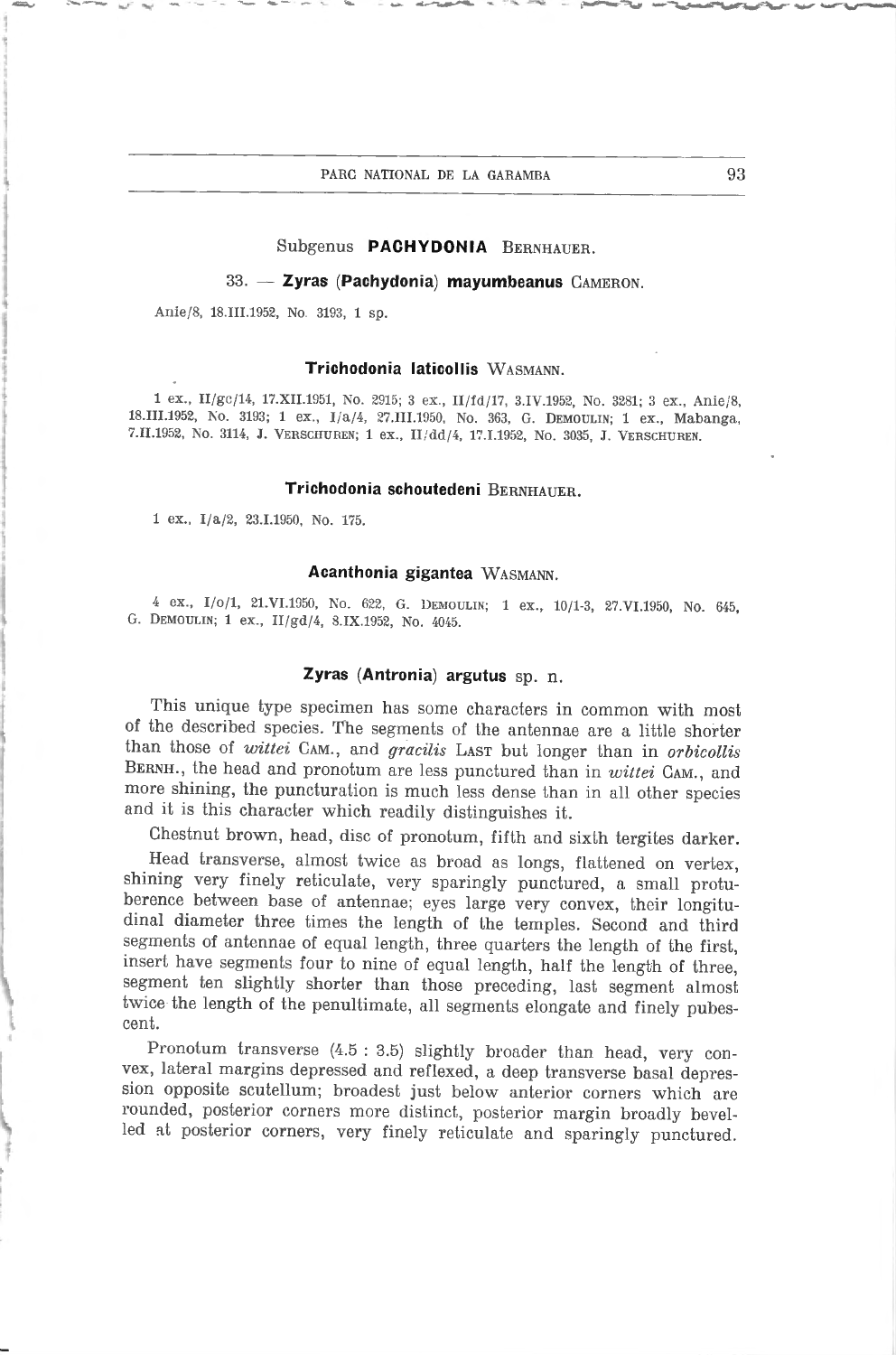#### 94 **parc national de la Garamba**

Elytra slightly transverse (4.5 : 4) evenly and moderately densely punctured, indistinct reticulation, and fine short pubescence; sinuate at posterior corners; scutellum transverse reticulate. Abdomen glabrous and impunctate except for two punctures on the apical third of each tergite; very finely transversely reticulate; tergites seven and eight with latéral furrows. Legs long and finely setose.

Length 6 mm.

Type  $9$  unique.

Congo : Garamba National Park, Miss. H. DE SAEGER, 18.XI.1950 (réc. G. DEMOULIN).

#### Zyras (Parophthalmonia) saegeri sp. n.

This species is very similar to Z. (Parophthalmonia) dentiventris BERNH., in size, build and puncturation of the elytra and abdomen but differs in the construction of the antennae which have all segments much more transverse, the smaller eyes and the rounded posterior corners of the pronotum. The antennae is of similar construction to those in the genus Porus Westwood, but the head and tarsi are quite different. It also has <sup>a</sup> close affinity to the subgenus Acanthocnemedonia BERNHAUER, and is like miricanda BERNH., in appearance, but apart from the antennae and tibiae the pronotum is not so transverse and does not have the strong posterior bevelling of that subgenus.

Chestnut red, antennae delete <sup>a</sup> little darker. Head transverse (425 : 2) moderately shining, finely reticulate, sparingly punctured, and with pubescence which is longer and denser on the temples and between the bases of the antennae. Eyes convex their longitudinal diameter three times the length of the temples. Antennae short, second segment three times the length of the temples. one third the length of the first, third segment nearly twice the length of second, segments three to ten transverse, each segment slightly broader than previous segment, tenth segment more than twice as broad as long, last segment small, <sup>a</sup> little longer but narrower than the penultimate; ail segments laterally compressed but not strongly, and each much dilated at the apex and with rather long setae.

Pronotum transverse (5.5 : 4) <sup>a</sup> little broader than the head, with rather confused miscrosculpture, and evenly and moderately closely punctured and rather long pubescence, <sup>a</sup> few bristles at anterior corners, moderately rounded, anterior corners distinct, posterior corners indistinct and rounded, a distinct median longitudinal depression. Weakly bevelled along posterior margin.

Elytra slightly transverse (5.5 : 5) moderately closely punctured and finely pubescent, microsculpture fine and indistinct, distinctly sinuate at postero-external corners, scutellum shining without microsculpture.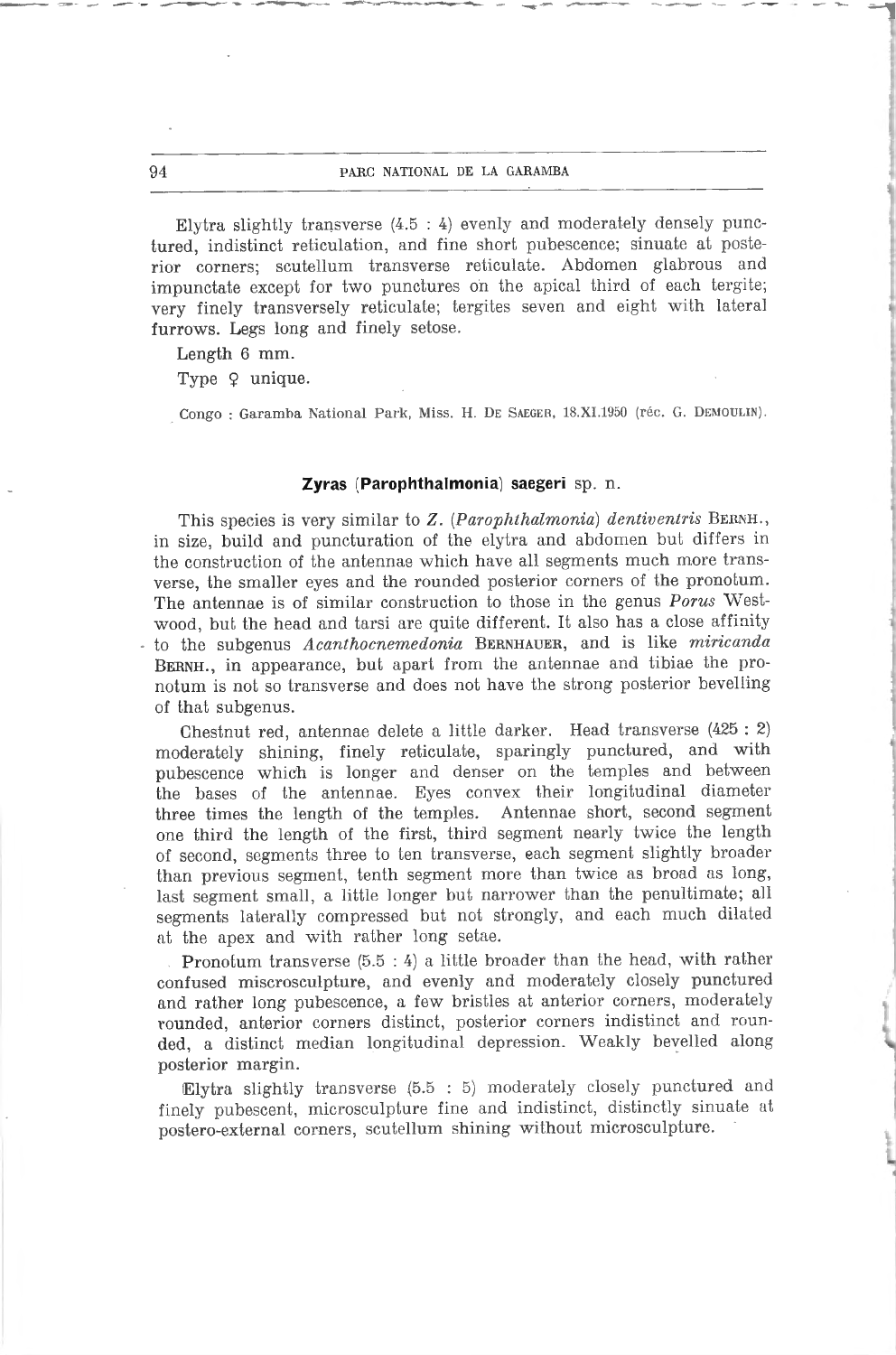## parc national de la garamba 95

Abdomen with third, fourth and fifth tergites sparsely, others very sparsely punctured, with distinct transverse reticulation, seventh and eighth tergites with lateral furrows; paratergites coarsely punctured. Legs short, tibiae rather strongly spinose.

Length 6.5 mm.

Type  $Q$  unique.

Congo : Garamba National Park, Miss. H. Dr. SAEGER, II/fc/5, 2.XI.1951 (réc. H. DE SAEGER, No. 2707).

#### Zyras (Visendor) reticulatus sp. n.

Similar to Z. (Visendor) planatus Last i.l. in the microsculpture of the pronotum and elytra but puncturation asperate, and shape of antennae quite different, in this it rather resembles Zyras (Visendor) ituriensis LAST i.l. but the last segment is not as long as in this species.

Blackish-brown, base of antennae, lateral margins of pronotum abdomen and legs lighter.

Head transverse (4.5 : 2) <sup>a</sup> small dépression on vertex, moderately shining, with extremely fine microsculpture, rather strongly but sparingly punctured more closely near the eyes, which are not very convex, their longitudinal diameter twice the length of the temples, and these protrude slightly bevond the outer circumference of the eyes; labrum with distinct long setae and the clypeus with two black isolated setae. First and third segments of antennae of equal length, the latter laterally compressed and widened to the apex, second segment half the length of the first, segments four to ten transverse, each slightly broader than the previous, last segment laterally compressed and equal to the three penultimate together, sparingly setose.

Pronotum transverse (3 : 2) broader than head, shining, with very fine reticulation; asperately but not densely punctured, with very fine short setae, lateral margins broadly depressed and broadly rounded, anterior and posterior margins finely but distinctly bordered, a large round depression opposite scutellum.

Elytra transverse (3 : 2) shining, finely reticulate, asperately punctured, denser than on pronotum, distinctly sinuate at postero-external corners.

Abdomen impunctate and glabroûs, with very fine reticulation, eighth tergite triangularly emarginate. Intermediate and posterior tibiae compressed, finely setose.

Length 6 mm.

Type unique.

Congo : Garamba National Park, Miss. H. De Saeger, lI/gc/6, 27.IX.1951, No. 2478.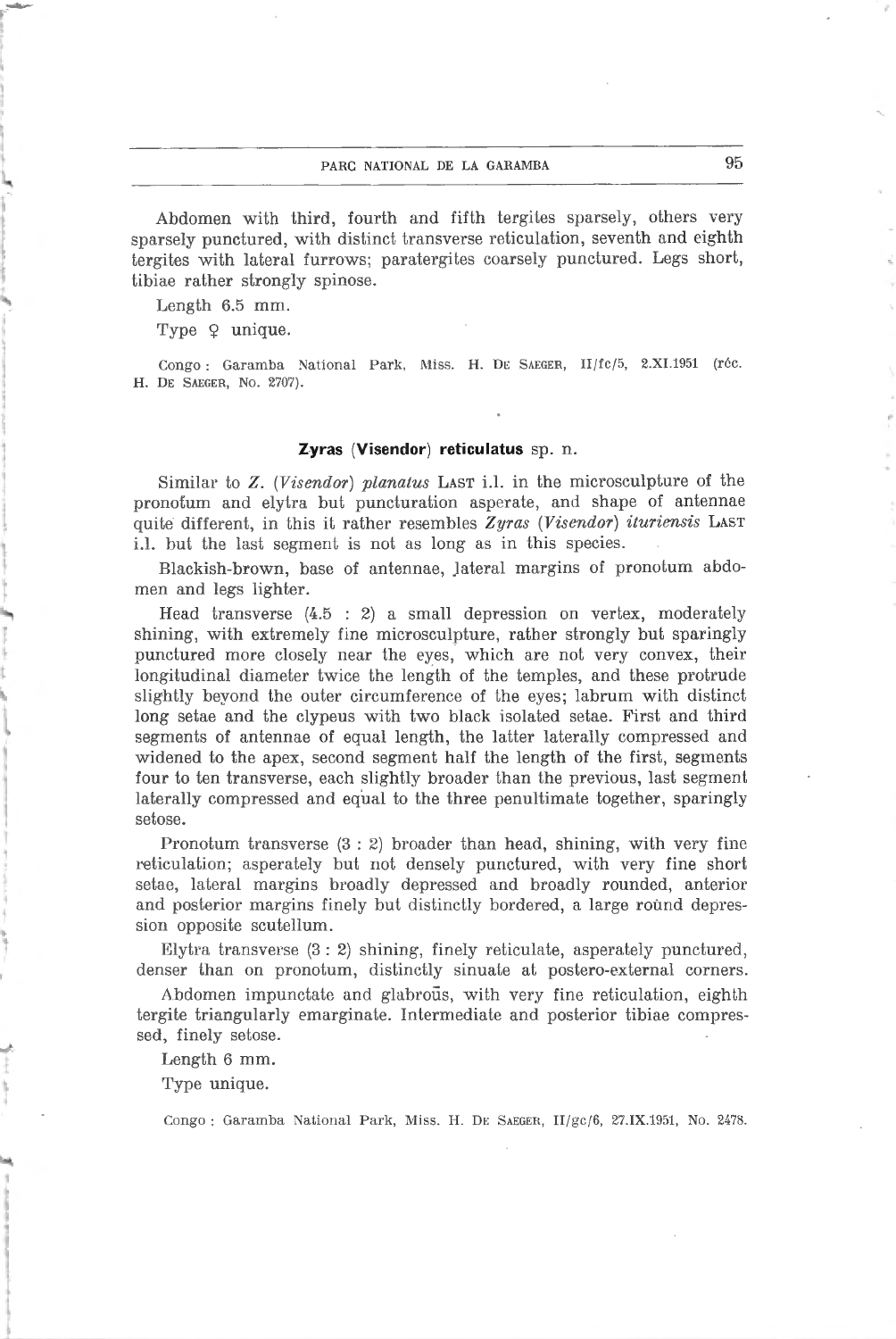## Zyras (Solus) crassus sp. n.

Comparing this species with Z. (Solus) bandukiensis LAST i.l. the single species for which the subgenus was created, it differs in having the head, pronotum, elytra and abdomen more strongly and coarsely punctured, there is no sign of fine microsculpture, the pronotum is broadest at anterior third, not at middle, and is laterally slightly sinuate before anterior corners.

Head black, elytra brown-black, base of antennae, apical margins of tergites and legs lighter.

Head transverse, twice as broad as long, shining, very strongly punctured except vertex, without microsculpture, eyes moderately transverse, their longitudinal diameter equal to the length of temples; second segment of antennae half the length of the first, third slightly longer than second, fourth equal to the second, fifth as long as broad, six to ten transverse, last segment slightly shorter than the two penultimate together, ail finely setose and with longer setae, <sup>a</sup> little laterally compressed.

Pronotum transverse (4 : 3) very strongly and coarsely punctured, without miscrosculpture, broadest at anterior third, laterally slightly converging and weakly sinuate just before posterior corners, which are sharp and minutely toothed, <sup>a</sup> large flat dépression on either side of the middle, <sup>a</sup> smaller but deeper dépression opposite scutellum, very finely but sparingly setose. Posterior margin strongly bevelled on either side of centre.

Elytra transverse  $(4.5 : 3.5)$  at shoulders  $(5.5 : 3.5)$  at posterior margin, shining, very strongly punctured, without microsculpture, slightly sinuate at posterior corners, with short sparing pubescence. Abdomen shining, without microsculpture, not densely punctured, punctures much finer than on elytra and pronotum. Eighth tergite of male finely granulate, triangularly emarginate. Median lobe of aedeagus long and acuminate, apex of parameres transversely folded. Legs long, slender, laterally compressed and finely setose.

Length 5 mm. Type  $\sigma$ .

Congo : Garamba National Park, Miss. H. DE SAEGER, Aka, 15.V.1952, No. 3463, paratype  $\delta$ , same locality; Dedegwa, 17.V.1952, No. 3481.

#### Zyras (Aulacocephalonia) atritas sp. n.

Differs from Z. (Aulacocephalonia) masisiensis sp. n. by its smaller size, the flatter impunctate pronotum, the more finely punctured elytra, and the more shining abdomen.

Black, pronotum reddish-mauve, antennae and apex of abdomen reddishyellow, legs paler.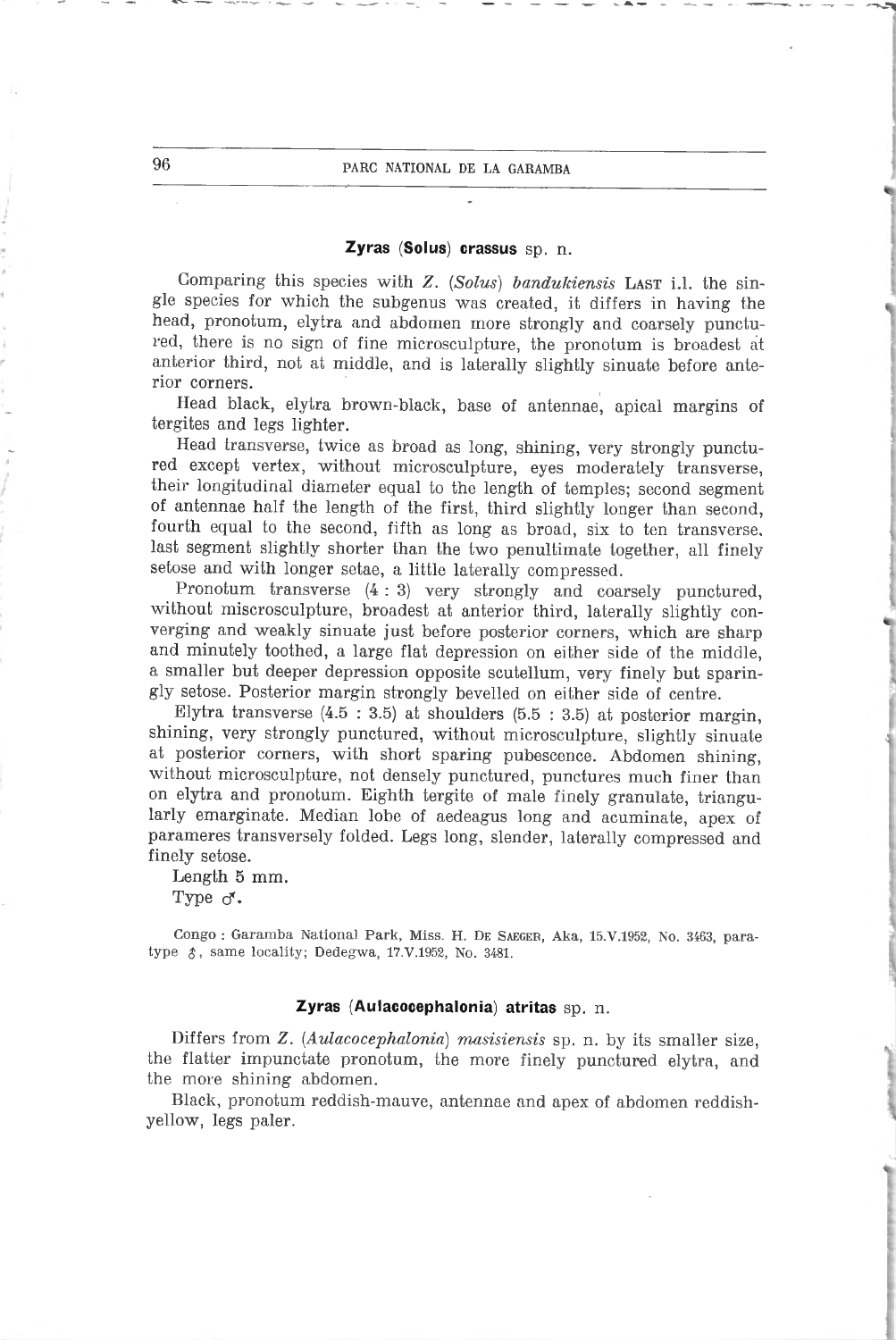### parc national de la garamba 97

Head twice as broad as long, strongly shagreened, finely sparingly punctured, a small shining protuberence between bases of antennae, eyes not very convex, their longitudinal diameter <sup>a</sup> little more than the length of temples. Second and third segment of antennae, of almost equal length, two thirds the length of the first, fourth segment two thirds the length of the third, segments five to ten <sup>a</sup> little transverse, each <sup>a</sup> little broader than the previous, last segment not quite as long as the two penultimate together, ail segments broadened at apex and moderately laterally compressed.

Pronotum transverse (6.5 : 4.5) rather flat, dull, very finely shagreened, without punctures, very fine sparing pubescence, evenly rounded, broadest at middle, posterior corners, moderately distinct, all margins bordered, more so laterally where there are eight or nine short erect black setae, posterior margin slightly declivorous near corners.

Elytra transverse (3 : 2) rather flat, more shining than pronotum, strongly shagreened, not so fine as on pronotum, finely but not densely punctured and pubescent, rather deeply sinuate at postero-external corners; scutellum with transverse reticulation. Abdmen very shining, with rather confused reticulation, moderately punctured and with rather long, fine, setae, apex of eighth tergite of fernale dentate. Legs long, compressed, pubescent.

Length 6 mm.

Type  $9$  unique.

Congo : Garamba National Park, Miss. H. De Saeger, mont Embe, 1S.IV.1952, No. 3345.

#### Zyras (Glossacantha) electus  $sp. n.$

This species is of the same size as Z. (Glossacantha) cylindricus BERNH., rather like a small Z. (Glossacantha) luculentus CAM., but differs also from this species by the finer and denser puncturation of pronotum, elytra, and abdomen.

Reddish-yellow, head and abdomen slightly darker.

Head transverse (3 : 2) shining, irregularly and finely punctured, microsculpture hardly discernable, eyes convex, their longitudinal diameter twice the length of the temples. The male has <sup>a</sup> large puncture between the bases of the antennae from which are <sup>a</sup> few short setae. First segment of antennae much narrowed at base, deeply emarginate at apex, second segment one third the length of the first, third twice the length of the second, broadened at apex, segments four to ten twice as broad as long, last segment as long as penultimate three together; ail segments with setae which are longer around apical rim.

Pronotum transverse (4 : 3) broader than head, shining, irregularly punctured, microsculpture hadly discernable, broadest just behind anterior corners which are more evident than the posterior, laterally distinctly con-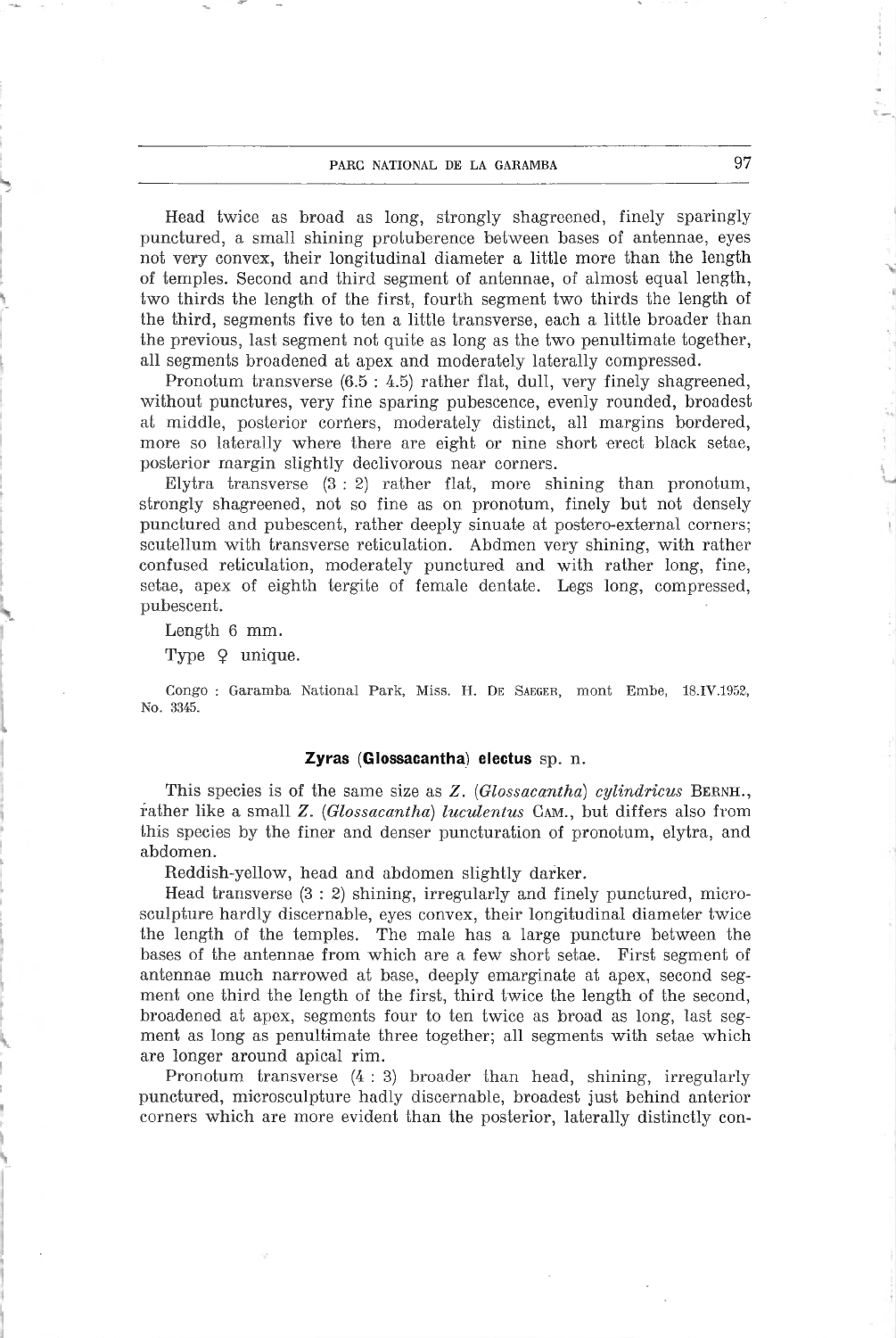## 98 PARC NATIONAL DE LA GARAMBA

verging to posterior margin, anterior margin more convex. Elytra transverse  $(4:3.5)$  shining, more densely punctured than pronotum, microsculpture hardly discernable; feebly sinuate at postero-external corners, ail margins finely bordered.

Abdomen shining, tergites finely and irregularly punctured, except six to eight tergites which are very sparingly punctured.

Third tergite of the male has two short latéral prongs, and there are <sup>a</sup> number of keels and granules on the seventh and eighth tergites, the abdomen in the female is simple. Legs slender, compressed and finely setose.

Length 5 mm.

Type o'.

Congo : Garamba National Park, Miss. H. De Saeger, II/fc/5, 2.XI.1951, No. 2707, 8 paratypes same data, 2 paratypes same locality; II/gd/4, 31 X.1951, No. 2704 (4  $\alpha \beta$ , <sup>6</sup> 9 9).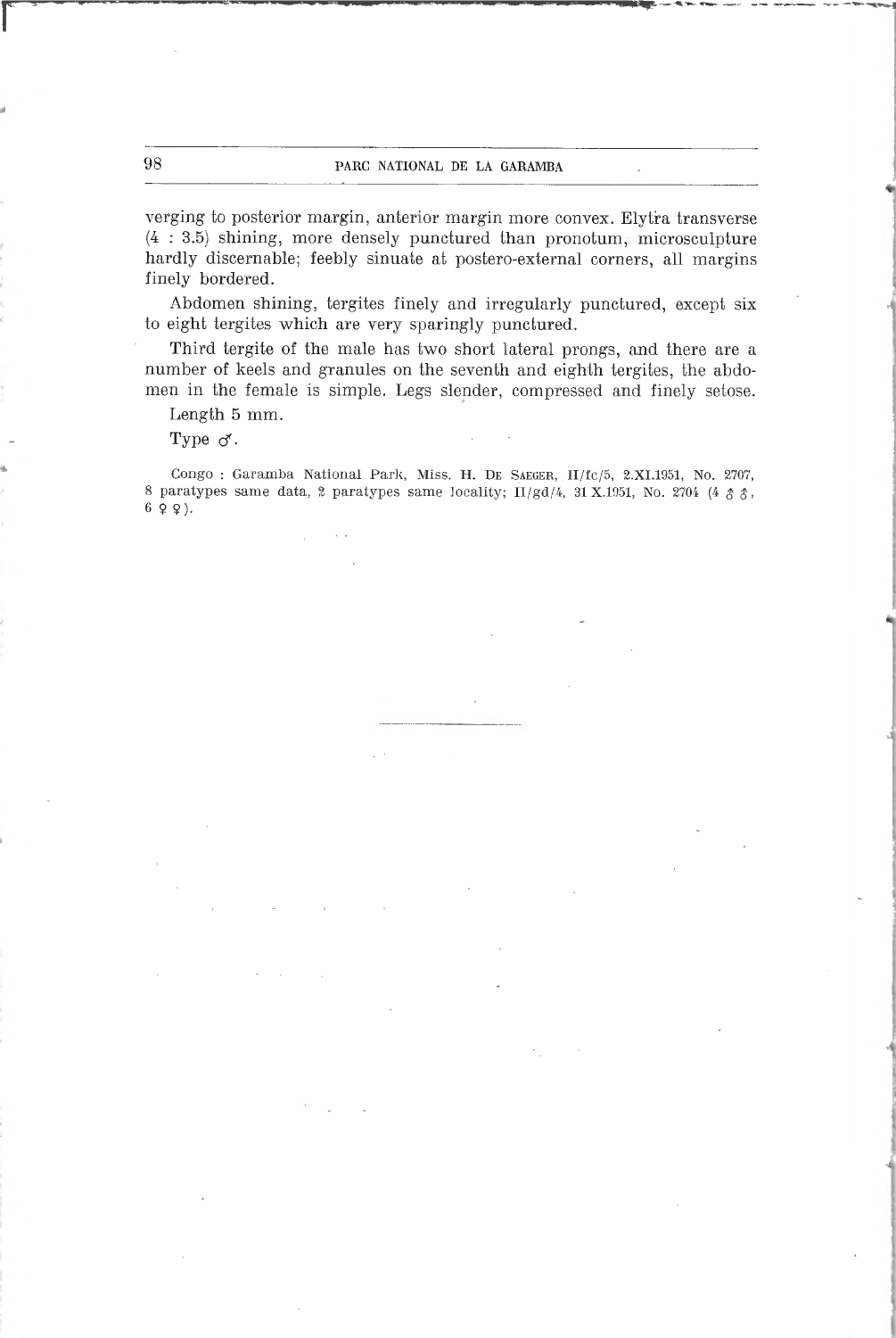$\bar{k}$ 

# INDEX

 $\overline{\phantom{a}}$ 

#### GENERA.

|                     |  |  |  | Pages. |
|---------------------|--|--|--|--------|
| Acanthonia WASMANN  |  |  |  | 93     |
| Trichodonia WASMANN |  |  |  | -93    |
|                     |  |  |  | - 87   |

## SUBGENERA OF ZYRAS.

|                                  | Pages. |                           | Pages. |
|----------------------------------|--------|---------------------------|--------|
| Antronia BERNHAUER               | 92     | Pachydonia BERNHAUER      | 93     |
| Aulacocephalonia BERNHAUER       | 92     | Parophthalmonia BERNHAUER | 88     |
| Blepharonia BERNHAUER            | 90     | $Solus$ LAST i. 1.        | 92     |
| Callodonia BERNHAUER             | 90     | Trachydonia BERNHAUER     | 89     |
| Camonia BERNHAUER                | 90     | Trigonodonia BERNHAUER    | 91     |
| Ctenodonia WASMANN               | 89     |                           |        |
| Eurydonia BERNHAUER              | 90     | $Visendor$ ,              | 92     |
|                                  |        | Watsa BERNHAUER           | 91.    |
| Glossacantha GEMMINGER & HAROLD. | 91     |                           |        |
| Grammodonia BERNHAUER            | 88     | $Zyras$ s. str. STEPHENS. | 92     |

#### SPECIES.

| Pages.                                        | Pages.                                   |
|-----------------------------------------------|------------------------------------------|
| acuticollis BERNHAUER (Parophthalmo-          | clarus BERNHAUER (Grammodonia)<br>88     |
| $ni\alpha$ )<br>88                            | $commutus$ BERNHAUER $(Camonia)$ .<br>90 |
| alboplagiatus BERNHAUER (Trachydo-            | $coronus$ LAST $(Callodonia)$<br>90      |
| $nia)$ 89                                     | crassus n. sp. (Solus)     92,96         |
| <i>argutus</i> n. sp. $(Antronia)$ 92, 93     |                                          |
| $atritas$ n. sp. $(Aulacocephalonia)$ $92,96$ | dentiventris BERNHAUER (Parophthal-      |
|                                               | $monia)$ .<br>88                         |
| basilevskyi LAST $(Zyras s. s.)$<br>92        | diversicornis BERNHAUER (Parophthal-     |
| 92                                            | 88<br>$monia)$ ,                         |
|                                               | $dubiosus$ BERNHAUER $(Camonia)$<br>90   |